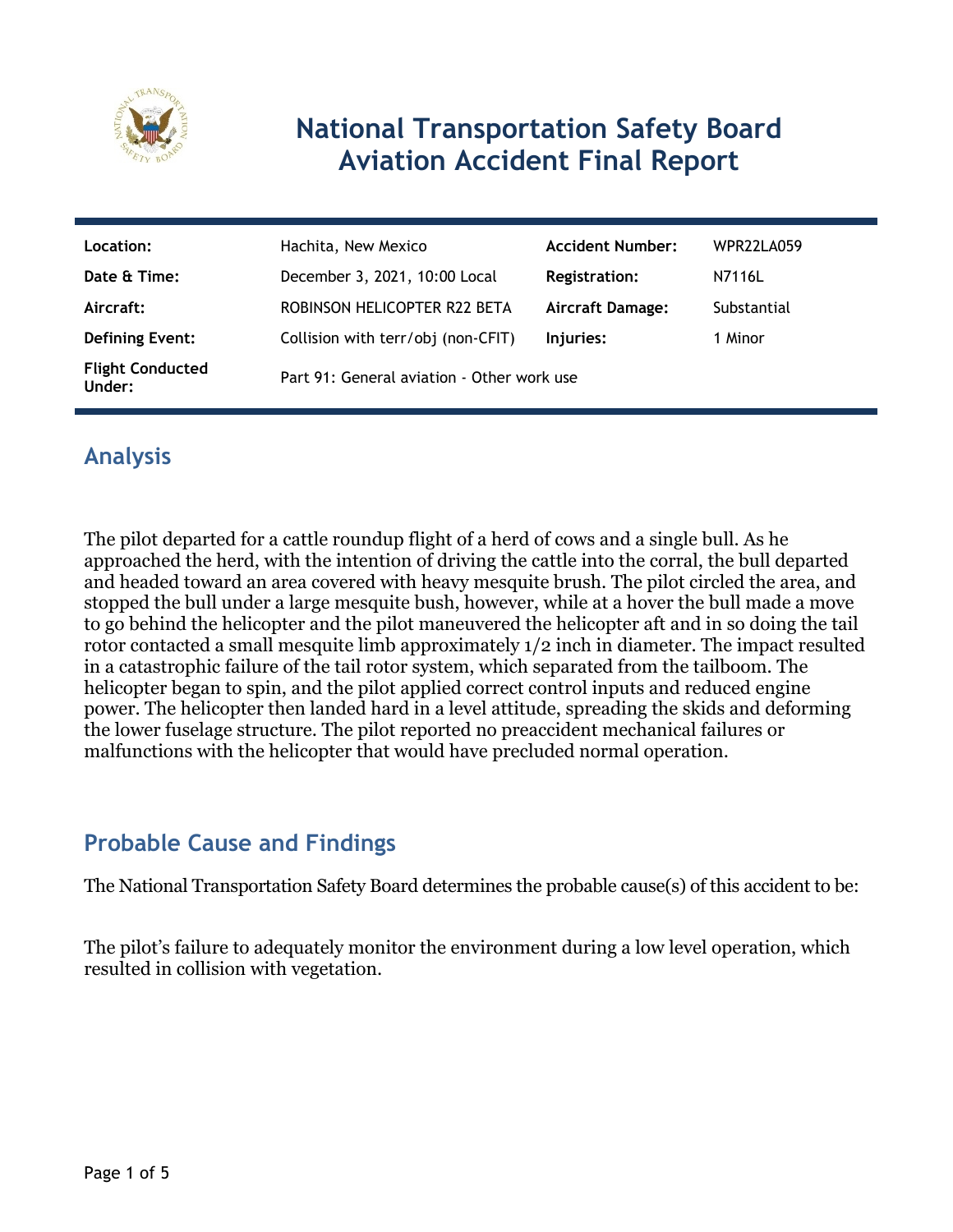### **Findings**

**Environmental issues** Tree(s) - Effect on operation

**Personnel issues** Monitoring environment - Pilot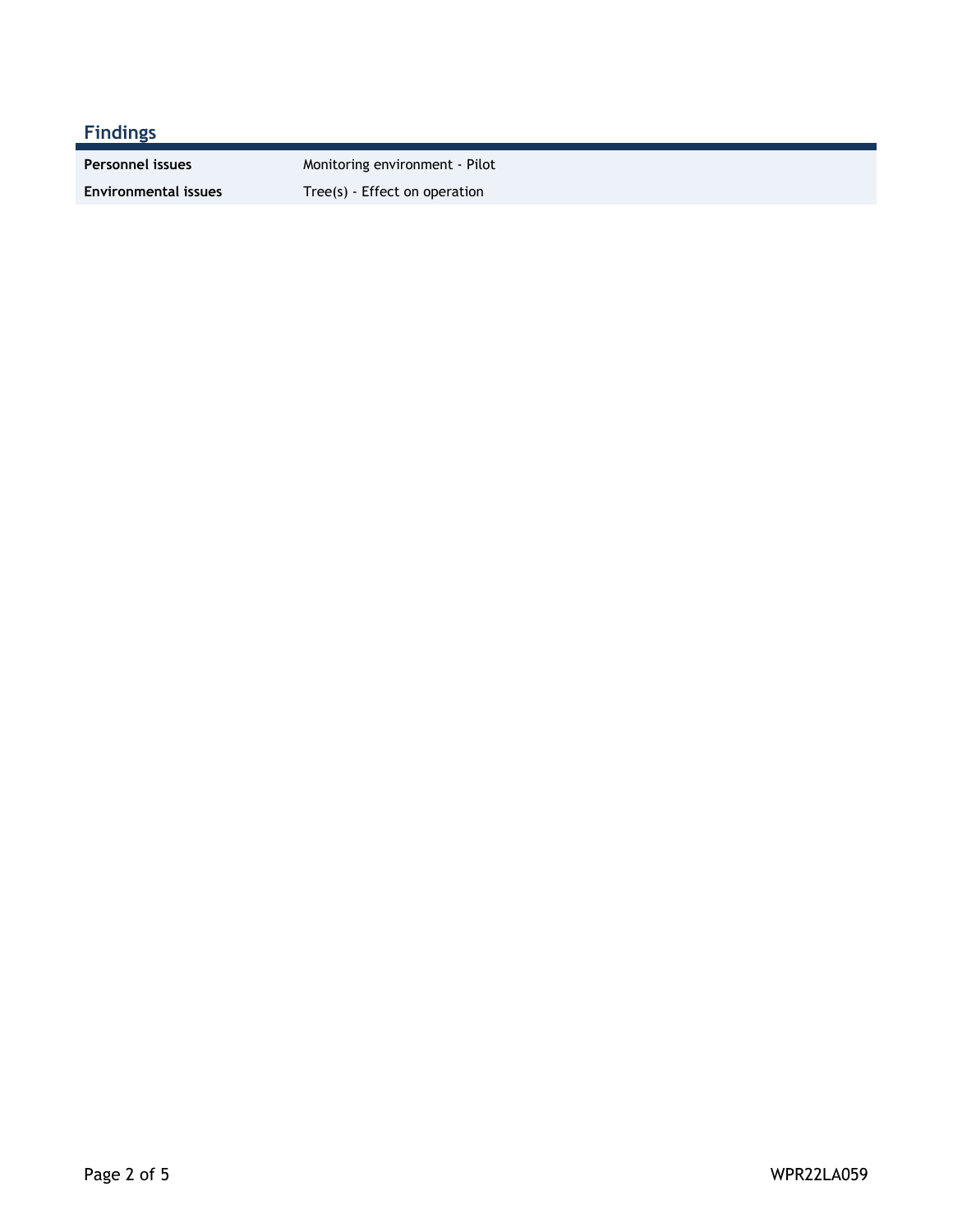## **Factual Information**

#### **History of Flight**

**Maneuvering** Collision with terr/obj (non-CFIT) (Defining event)

#### **Pilot Information**

| Certificate:                     | Commercial                                                                                                                                                                                                                                           | Age:                              | 74.Male          |
|----------------------------------|------------------------------------------------------------------------------------------------------------------------------------------------------------------------------------------------------------------------------------------------------|-----------------------------------|------------------|
| Airplane Rating(s):              | Single-engine land                                                                                                                                                                                                                                   | Seat Occupied:                    | Rear             |
| <b>Other Aircraft Rating(s):</b> | Helicopter                                                                                                                                                                                                                                           | <b>Restraint Used:</b>            | 3-point          |
| Instrument Rating(s):            | Airplane; Helicopter                                                                                                                                                                                                                                 | <b>Second Pilot Present:</b>      |                  |
| Instructor Rating(s):            | Airplane multi-engine; Helicopter                                                                                                                                                                                                                    | <b>Toxicology Performed:</b>      |                  |
| <b>Medical Certification:</b>    | Class 2 With waivers/limitations                                                                                                                                                                                                                     | Last FAA Medical Exam:            | December 1, 2021 |
| <b>Occupational Pilot:</b>       | Yes.                                                                                                                                                                                                                                                 | Last Flight Review or Equivalent: | August 25, 2021  |
| <b>Flight Time:</b>              | 22412 hours (Total, all aircraft), 8513 hours (Total, this make and model), 22135 hours (Pilot In<br>Command, all aircraft), 200 hours (Last 90 days, all aircraft), 71 hours (Last 30 days, all<br>aircraft), 4 hours (Last 24 hours, all aircraft) |                                   |                  |

#### **Aircraft and Owner/Operator Information**

| Aircraft Make:                | ROBINSON HELICOPTER               | <b>Registration:</b>                     | N7116L          |
|-------------------------------|-----------------------------------|------------------------------------------|-----------------|
| <b>Model/Series:</b>          | R <sub>22</sub> BETA              | <b>Aircraft Category:</b>                | Helicopter      |
| Year of Manufacture:          | 1999                              | <b>Amateur Built:</b>                    |                 |
| Airworthiness Certificate:    | Normal                            | Serial Number:                           | 2993            |
| <b>Landing Gear Type:</b>     | None                              | Seats:                                   | 2               |
| Date/Type of Last Inspection: | November 5, 2021 100 hour         | Certified Max Gross Wt.:                 | 1370 lbs        |
| Time Since Last Inspection:   | 45.7 Hrs                          | Engines:                                 | 1 Reciprocating |
| Airframe Total Time:          | 8156.6 Hrs at time of<br>accident | <b>Engine Manufacturer:</b>              | Lycoming        |
| ELT:                          | Not installed                     | <b>Engine Model/Series:</b>              | $O-360-J2A$     |
| <b>Registered Owner:</b>      |                                   | <b>Rated Power:</b>                      | 180 Horsepower  |
| Operator:                     |                                   | <b>Operating Certificate(s)</b><br>Held: | None            |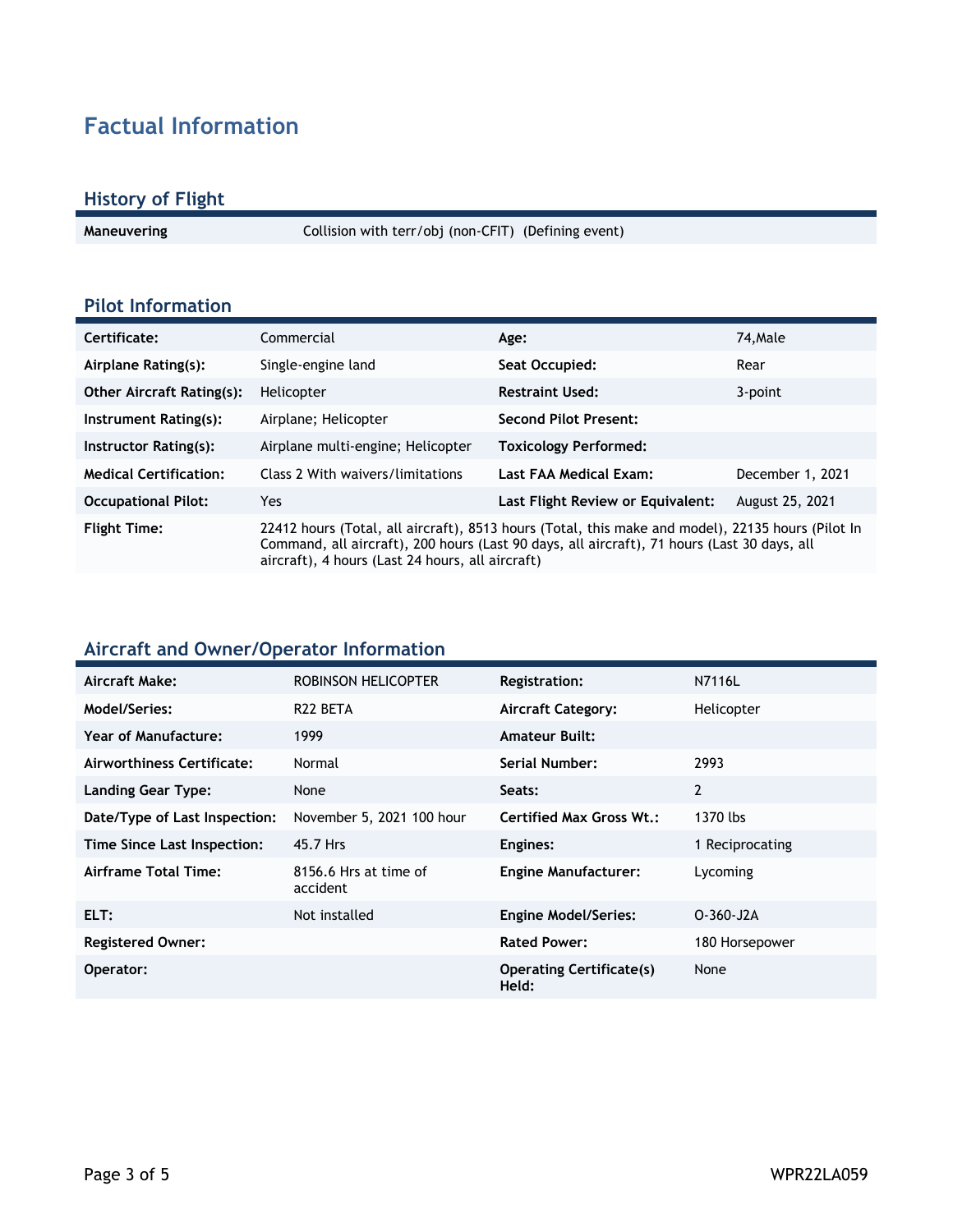### **Meteorological Information and Flight Plan**

| <b>Conditions at Accident Site:</b>     | Visual (VMC)                     | <b>Condition of Light:</b>                     | Day                            |
|-----------------------------------------|----------------------------------|------------------------------------------------|--------------------------------|
| <b>Observation Facility, Elevation:</b> | KDMN, 4301 ft msl                | Distance from Accident Site:                   | 58 Nautical Miles              |
| <b>Observation Time:</b>                | 09:53 Local                      | Direction from Accident Site:                  | $40^{\circ}$                   |
| <b>Lowest Cloud Condition:</b>          | Clear                            | Visibility                                     | 10 miles                       |
| Lowest Ceiling:                         | None                             | Visibility (RVR):                              |                                |
| Wind Speed/Gusts:                       |                                  | <b>Turbulence Type</b><br>Forecast/Actual:     |                                |
| <b>Wind Direction:</b>                  |                                  | <b>Turbulence Severity</b><br>Forecast/Actual: |                                |
| <b>Altimeter Setting:</b>               | 30.2 inches Hg                   | <b>Temperature/Dew Point:</b>                  | 14 $\degree$ C / 0 $\degree$ C |
| <b>Precipitation and Obscuration:</b>   | No Obscuration; No Precipitation |                                                |                                |
| <b>Departure Point:</b>                 | Hachita, NM (PVT)                | Type of Flight Plan Filed:                     | None                           |
| Destination:                            | Hachita, NM                      | <b>Type of Clearance:</b>                      | None                           |
| <b>Departure Time:</b>                  | 09:50 Local                      | Type of Airspace:                              | Class G                        |

## **Wreckage and Impact Information**

| Crew Injuries:          | 1 Minor | Aircraft Damage:              | Substantial           |
|-------------------------|---------|-------------------------------|-----------------------|
| Passenger<br>Injuries:  | N/A     | <b>Aircraft Fire:</b>         | None                  |
| <b>Ground Injuries:</b> |         | Aircraft<br><b>Explosion:</b> | None                  |
| Total Injuries:         | 1 Minor | Latitude,<br>Longitude:       | 31.515928, -108.45803 |

# **Administrative Information**

| Investigator In Charge (IIC):               | Simpson, Eliott                                                       |                               |  |
|---------------------------------------------|-----------------------------------------------------------------------|-------------------------------|--|
| <b>Additional Participating</b><br>Persons: | Dennis Beattie; Federal Aviation Administration FSDO; Albuguergue, NM |                               |  |
| <b>Original Publish Date:</b>               | June 9, 2022                                                          | <b>Investigation Class: 4</b> |  |
| Note:                                       | The NTSB did not travel to the scene of this accident.                |                               |  |
| <b>Investigation Docket:</b>                | https://data.ntsb.gov/Docket?ProjectID=104362                         |                               |  |